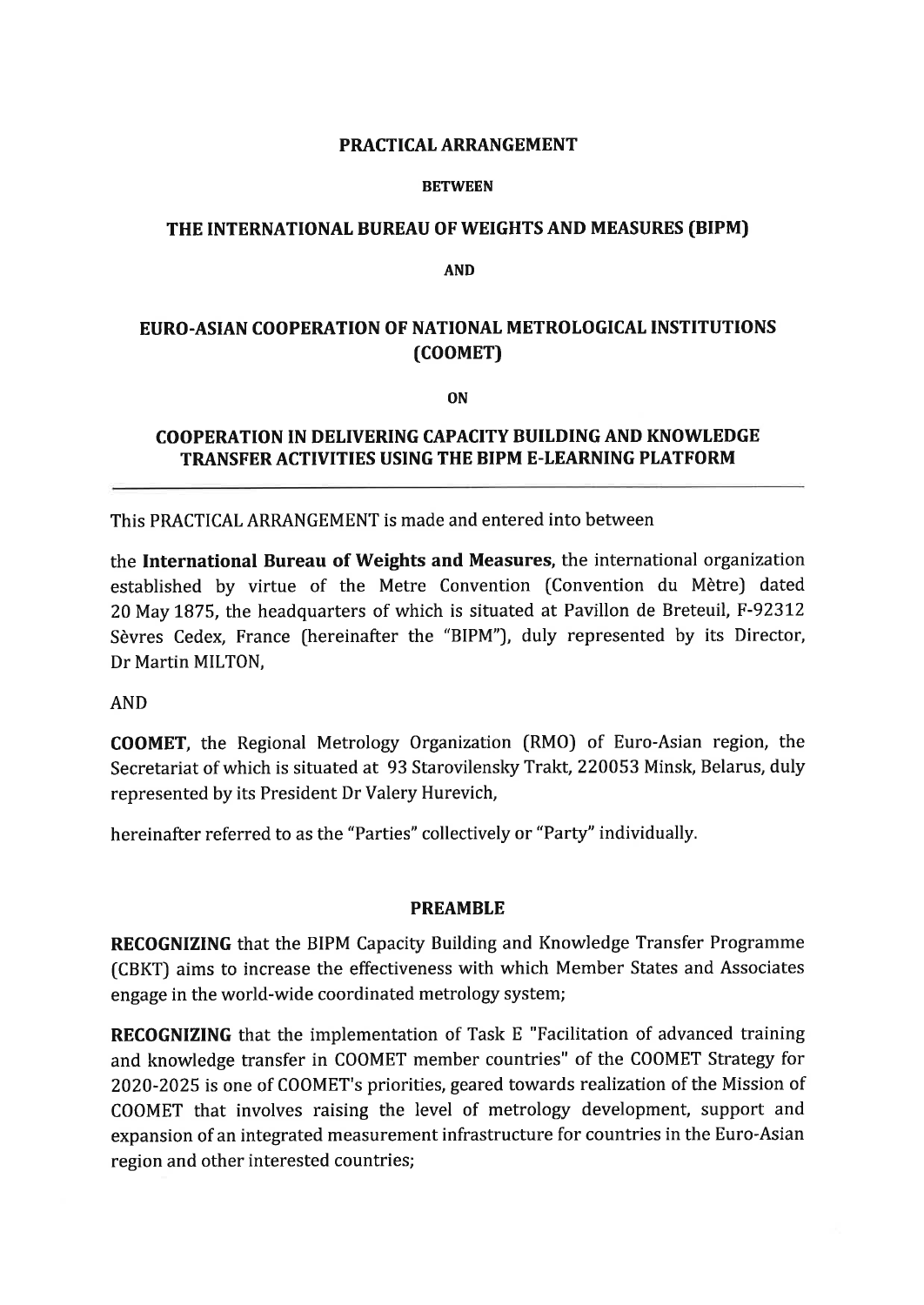CONSIDERING that the BIPM is maintaining an e-learning platform (hereinafter the "Platform"), accessed at https://e-learning.bipm.org/, as part of the CBKT Programme, which aims to provide online assistance to NMIs/DIs staff from Member States and Associates to strengthen their capabilities, including, but not limited to, their involvement in the Mutual Recognition Arrangement of the International Committee for Weights and Measures (CIPM MRA) mechanisms;

CONSIDERING that the BIPM CBKT activities, including the delivery of the material through the Platform, are not to be used for commercial purposes;

DESIRING to establish close relations between the BIPM and COOMET with a view to enhancing cooperation in delivering capacity building and knowledge transfer activities using the Platform;

The Parties have agreed as follows:

### ARTICLE 1

### Purpose

Under this Practical Arrangement, the BIPM agrees to host COOMET e- learning material<sup>1</sup> on the Platform for the purpose of facilitating online assistance to increase the effectiveness of world-wide coordinated metrological system.

### **ARTICLE 2**

### Specific obligations

The BIPM agrees to:

- provide access to the Platform and assign appropriate roles with rights that enable COOMET to manage their content;
- o inform COOMET in a timely way of planned maintenance services of the Platform that will noticeably impact the performance of the Platform;
- establish and provide a guidance document detailing the application of this Practical Arrangement including the handling of the intellectual property and copyright for hosted material;
- identify the BIPM point of contact as a liaison for the operation of the Platform;
- identify and provide appropriate training to COOMET staff so they can effectively access and operate the COOMET sector of the Platform.

<sup>1</sup>The term "COOMET e-learning material" shall include all material managed and posted by COOMET, whether generated by COOMET, its member institutes, or any other COOMET body.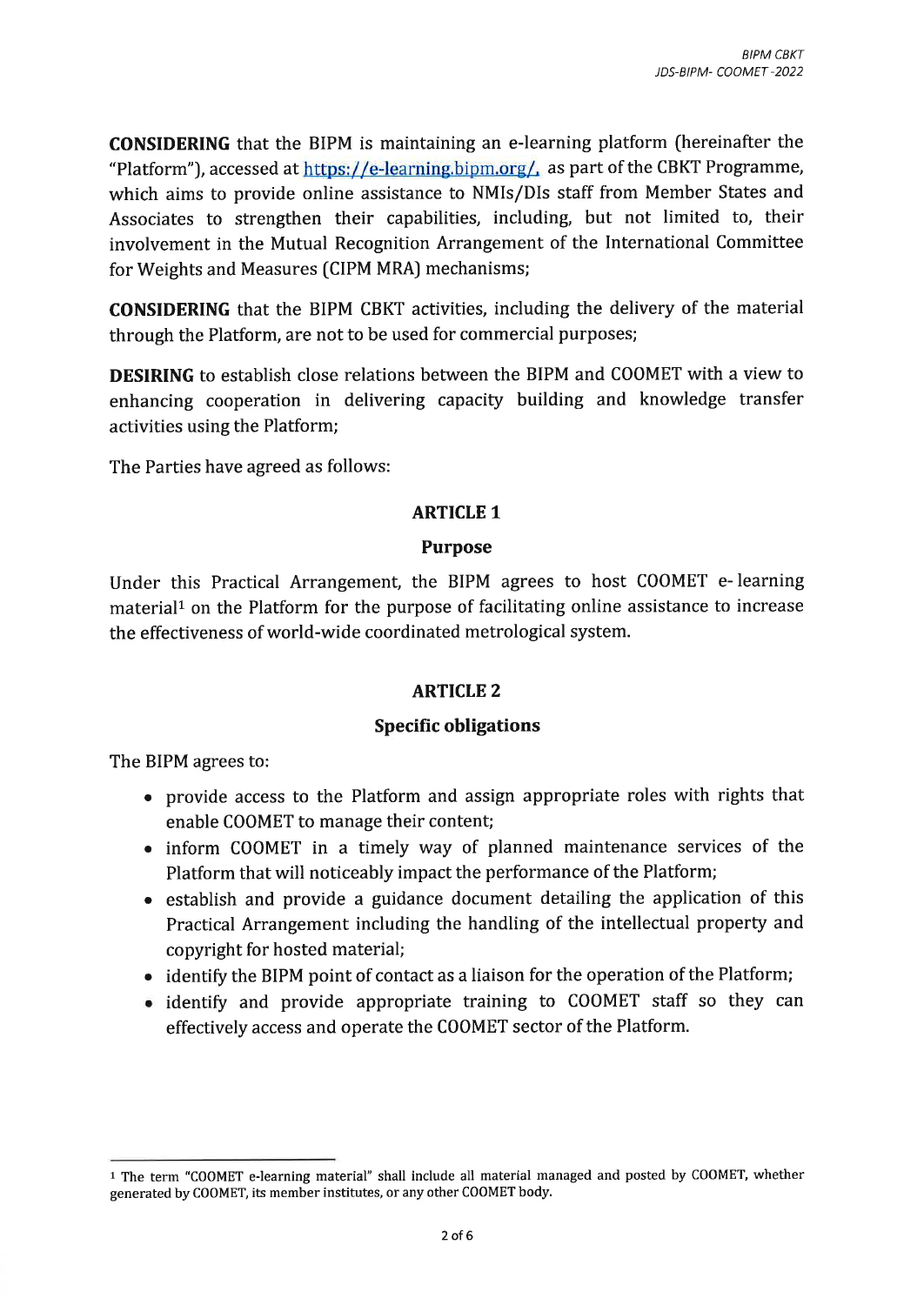COOMET agrees to:

- o abide by the BIPM guidance document detailing the application of this Practical Arrangement including the handling of the intellectual property and copyright for hosted material;
- o authorise the use of the COOMET logo on the Platform, to be associated with the COOMET e-learning sector;
- identify the COOMET point of contact as a liaison for the operation of the Platform;
- o assign appropriate COOMET staff who will manage the COOMET e-learning material on the Platform;
- undertake such training as is necessary to effectively manage the COOMET sector on the Platform, and in order to provide e-learning material of the appropriate quality;
- adopt such measures as necessary within COOMET to effectively manage the flow of material onto the Platform;
- o establish appropriate internal controls to ensure that only appropriate elearning material is posted to and resides on the Platform;
- identify whether material is open access or restricted access, and manage the COOMET sector of the Platform accordingly;
- o respect measures adopted by the BIPM to optimize storage on the Platform;
- o adapt its training material such that suitable for posting on the Platform;
- . ensure that any copyright is respected in the content of any material to be posted;
- o assign and post course specific copyright information;
- o post the COOMET e-learning material on the Platform;
- o ensure that COOMET e-learning material is provided free of charge;
- o promote the Platform and provide advice to the COOMET users and potential users;
- enrol participants into specific courses;
- o hold the BIPM free and harmless in connection with the use of the e-learning material on the COOMET sector of the Platform.

The BIPM reserves its right to administer its website on a regular basis, including the design and management of the Platform, as well as editing any of the material posted or uploaded therein.

# **ARTICLE 3**

### Confidentiality and data protection

Without prejudice to their respective confidentiality obligations, the BIPM and COOMET will keep each other informed concerning e-learning activities and material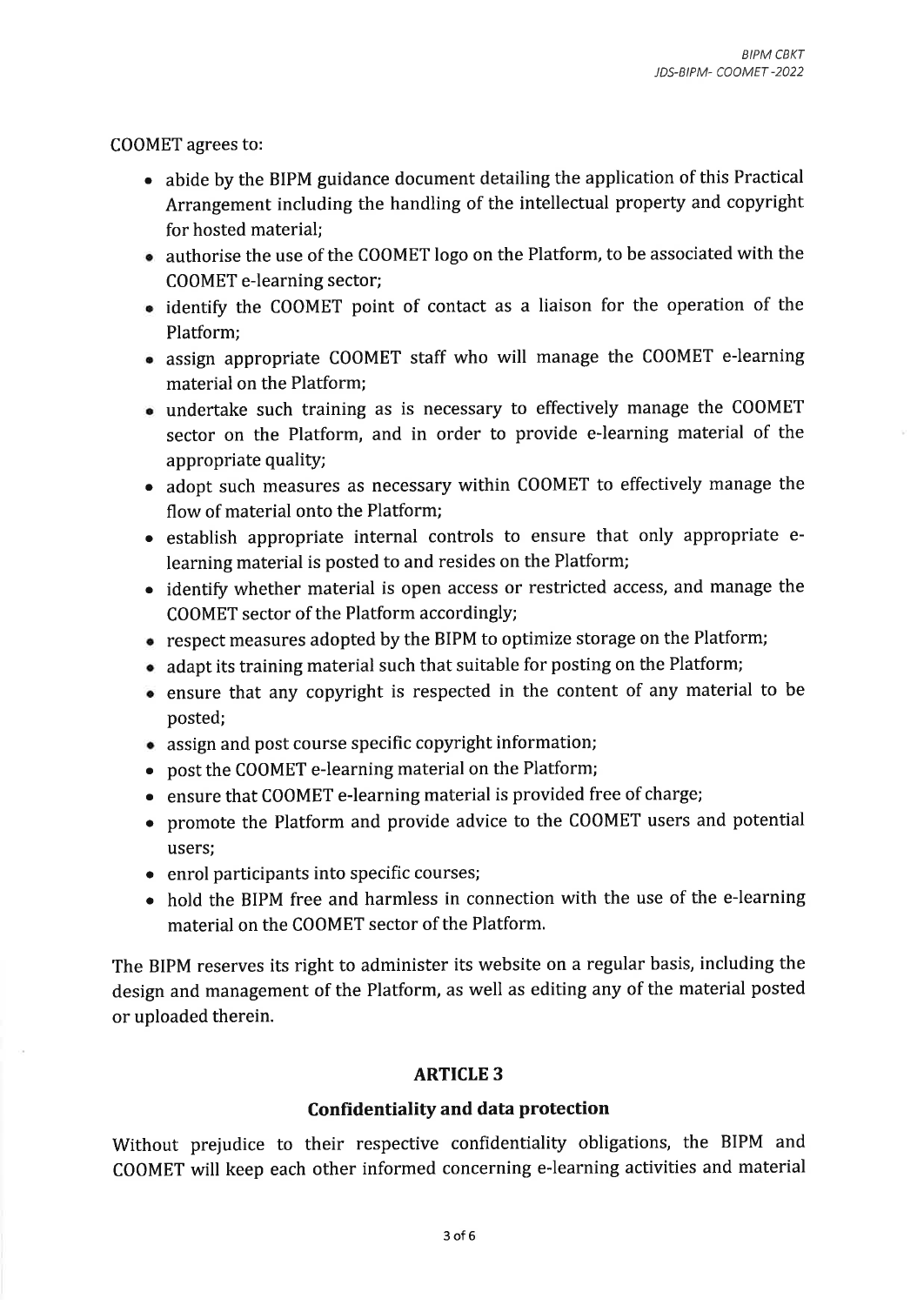that they consider being of interest to the other Party. They will arrange for the exchange of information and documents of mutual interest.

Personal data obtained by the Parties during the performance of this Practical Arrangement shall be that data strictly necessary for performance of the same and may only be used to fulfil the purpose of the present Arrangement.

The Parties agree to carry out their best efforts to protect personal data in accordance with the applicable data protection legislation and regulations.

The BIPM is committed to safeguarding personal data. It only collects the personal data necessary to carry out its role as an intergovernmental organization. The BIPM does not sell or transfer personal data to third parties.

# **ARTICLE 4**

# Intellectual property rights

Nothing in this Practical Arrangement will be construed as granting or implying rights to or interest in the intellectual property rights owned by the BIPM or COOMET.

Any intellectual property rights arising from any work created under the agreed activities under this Practical Arrangement by the Parties will jointly belong to the Parties, unless the Parties otherwise agree in writing.

# ARTICLE 5

# Financial obligations

Within defined limits the BIPM will host the COOMET e-learning material on the Platform free of charge.

In all common actions stemming from this Practical Arrangement, it is understood that, except where explicitly stated otherwise, the costs will be borne respectively where they arise and that there will be no exchange of funds between the Parties, unless otherwise agreed in writing.

This Practical Arrangement in and of itself does not create obligations of a financial nature for either the BIPM or COOMET.

The raising of resources and their allocation to any activities and programmes carried out under this Practical Arrangement are subject to the respective financial rules and regulations of each organization.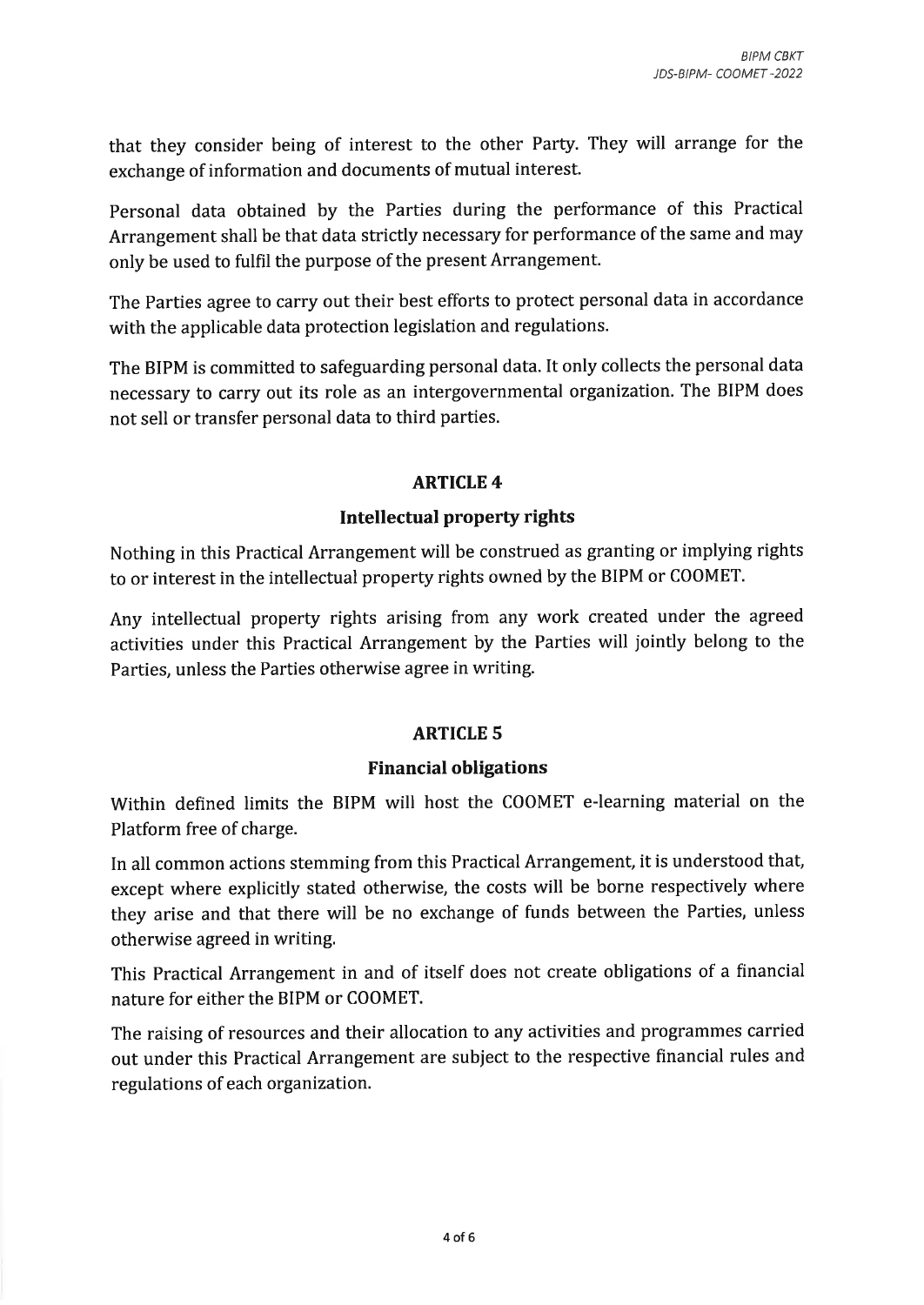## ARTICLE 6

## Privileges and immunities

Nothing in, or relating to, this Arrangement shall be deemed a waiver, express or implied, of any of the privileges and immunities of the BIPM or its staff.

## ARTICLE 7

## **Status of personnel**

The employees, staff members, officials, agents, contractors or representatives of the Party carrying out the activities pursuant to this Practical Arrangement will not be considered in any respect to be employees, staff members, officials, agents, contractors or representatives of the other Party.

# **ARTICLE 8**

## Settlement of Disputes

Any dispute between the Parties arising out of or relating to the interpretation or implementation of this Practical Arrangement will be amicably settled between the Parties.

# ARTICLE 9

### Revision and termination

This Practical Arrangement may be terminated by either Party for any reason upon 45 (forty-five) days written notice to the other Party, Termination of this Practical Arrangement shall not affect the obligations of either Party that exist as of the date of termination.

Notwithstanding termination, the provisions of this Practical Arrangement will survive any termination to the extent necessary to permit the orderly conclusion of activities and programmes then in progress within the framework of this Practical Arrangement. To this end, the BIPM and COOMET will take the necessary steps to ensure that termination does not prejudice ongoing activities and is not detrimental to the interests, financial or otherwise, of either Party.